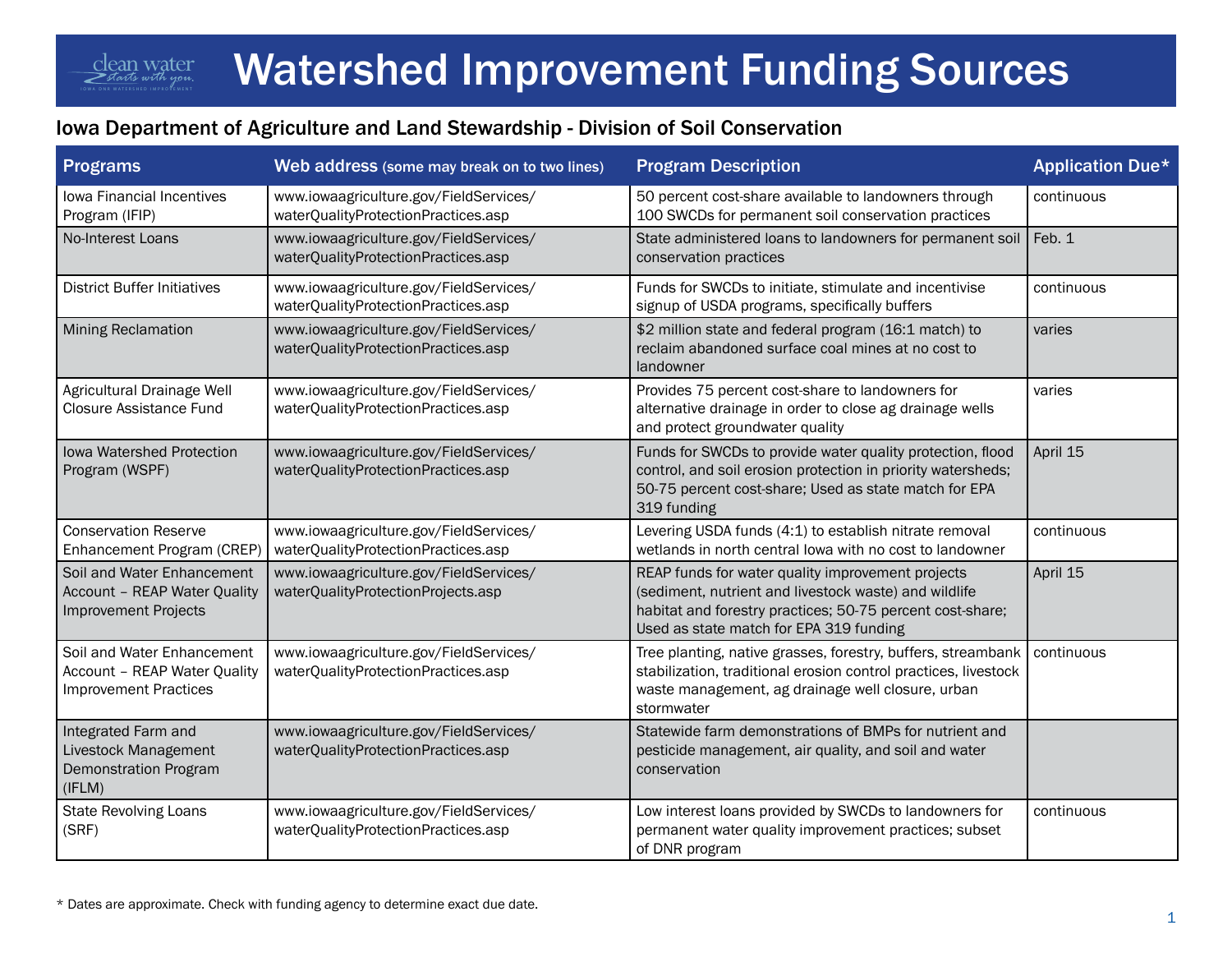# Iowa Department of Agriculture and Land Stewardship

| <b>Programs</b> | Web address                                                                                                  | <b>Program Description</b>                                                                                           | <b>Application Due*</b> |
|-----------------|--------------------------------------------------------------------------------------------------------------|----------------------------------------------------------------------------------------------------------------------|-------------------------|
|                 | Watershed Improvement Fund   www.iowaagriculture.gov/FieldServices/<br>  waterQualityProtectionPractices.asp | Local watershed improvement grants to enhance water<br>  quality for beneficial uses, including economic development | August 2                |

#### U.S. Department of Agriculture - Farm Services Agency

| <b>Programs</b>                                             | <b>Web address</b>                                                 | <b>Program Description</b>                                                                                                                                                                         | <b>Application Due*</b>           |
|-------------------------------------------------------------|--------------------------------------------------------------------|----------------------------------------------------------------------------------------------------------------------------------------------------------------------------------------------------|-----------------------------------|
| <b>General Signup Conservation</b><br>Reserve Program (CRP) | www.fsa.usda.gov<br>Click on "Conservation Programs."              | Encourages farmers to convert highly erodible land or<br>other environmentally sensitive land to vegetative cover;<br>Farmers receive annual rental payments                                       | determined from<br>l time-to-time |
| <b>Continuous</b><br>Conservation Reserve<br>Program (CCRP) | www.fsa.usda.gov<br>Click on "Conservation Programs."              | Encourages farmers to convert highly erodible land or<br>other environmentally ensitive land to vegetative cover,<br>filter strips, or riparian buffers; Farmers receive annual<br>rental payments | continuous                        |
| Farmable Wetland Program<br>(FWP)                           | www.fsa.usda.gov/pas/publications/facts/html/<br>farmwetland04.htm | Voluntary program to restore farmable wetlands and<br>associated buffers by improving hydrology, vegetation                                                                                        | continuous                        |

### U.S. Department of Agriculture - Farm Services Agency and Natural Resources Conservation Service

| <b>Programs</b>   | <b>Web address</b>              | <b>Program Description</b>                               | <b>Application Due*</b> |
|-------------------|---------------------------------|----------------------------------------------------------|-------------------------|
| Grassland Reserve | www.nrcs.usda.gov/programs/GRP/ | Provides funds to grassland owners to maintain, improve, | No additional signup    |
| Program (GRP)     |                                 | establish grass. Contracts of easements up to 30 years   | l at this time          |

### U.S. Department of Agriculture - Natural Resources Conservation Service

| <b>Programs</b>                                              | <b>Web address</b>               | <b>Program Description</b>                                                                                                                                                                 | <b>Application Due*</b> |
|--------------------------------------------------------------|----------------------------------|--------------------------------------------------------------------------------------------------------------------------------------------------------------------------------------------|-------------------------|
| <b>Environmental Quality</b><br>Incentives Program<br>(EQIP) | www.nrcs.usda.gov/programs/eqip/ | Provides technical and financial assistance for natural<br>resource conservation in environmentally beneficial and<br>cost-effective manner; program is generally 50 percent<br>cost-share | continuous              |
| Wetlands Reserve<br>Program (WRP)                            | www.nrcs.usda.gov/programs/wrp/  | Provides restoration of wetlands through permanent and<br>30 year easements and 10 year restoration agreements                                                                             | continuous              |
| <b>Emergency Watershed</b><br>Protection Program (EWP)       | www.nrcs.usda.gov/programs/ewp/  | Flood plain easements acquired via USDA designated<br>disasters due to flooding                                                                                                            | determined by need      |
| Wildlife Habitat Incentives<br>Program (WHIP)                | www.nrcs.usda.gov/programs/whip/ | Cost-share contracts to develop wildlife habitat                                                                                                                                           | continuous              |
| Farm & Ranchlands<br>Protection Program (FRPP)               | www.nrcs.usda.gov/programs/frpp/ | Purchase of easements to limit conversion of ag land to<br>no-ag uses. Requires 50 percent match                                                                                           |                         |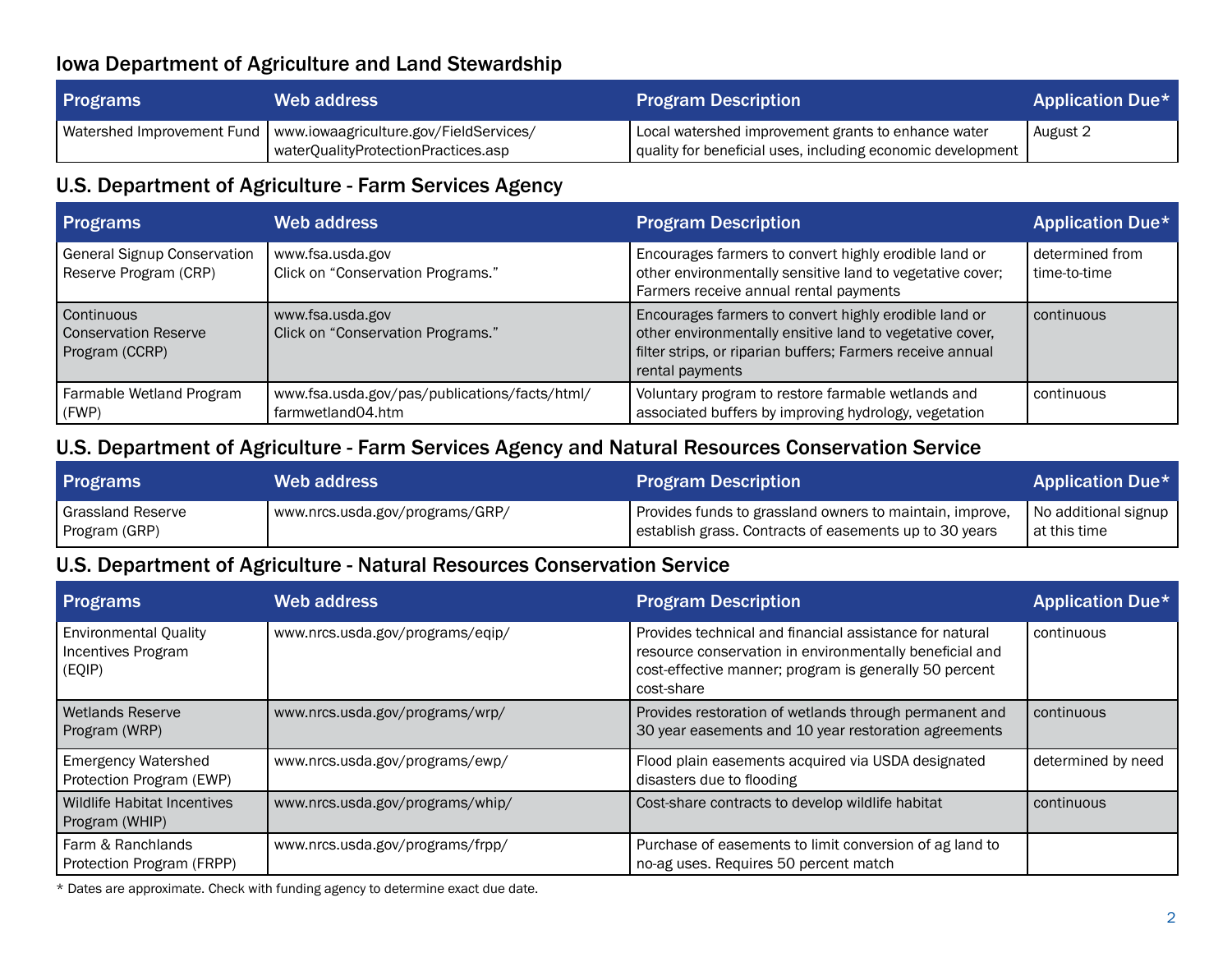# U.S. Department of Agriculture - Natural Resources Conservation Service

| <b>Programs</b>                                                       | <b>Web address</b>                              | <b>Program Description</b>                                                                                                                                   | <b>Application Due*</b> |
|-----------------------------------------------------------------------|-------------------------------------------------|--------------------------------------------------------------------------------------------------------------------------------------------------------------|-------------------------|
| <b>Cooperative Conservation</b><br>Partnership Initiative (CCPI)      | www.nrcs.usda.gov/programs/cpi/                 | Conservation partnerships that focus technical and finan-<br>cial resources on conservation priorities in watersheds<br>and airsheds of special significance | April 15                |
| <b>Iowa Conservation and</b><br>Partnerships: "Supersheds"<br>Program |                                                 | Cooperative effort among conservation agencies and orga-<br>nizations to combine resources to implement resource<br>improvement projects                     |                         |
| <b>Conservation Security</b><br>Program (CSP)                         | www.nrcs.usda.gov/programs/csp/                 | Green payment approach for maintaining and increasing<br>conservation practices                                                                              | variable                |
| Public Law 83-566                                                     | www.nrcs.usda.gov/programs/watershed/index.html | Contains authority to improve water quality as well as con-<br>trol flooding, reduce soil erosion, provide recreation, and<br>provide a water supply         |                         |
| Public Law 78-534                                                     | www.nrcs.usda.gov/programs/watershed/pl534.html | Permanent practices built for the purpose of erosion and<br>flood control in Little Sioux River basin.                                                       |                         |
| Conservation Innovation<br>Grants (CIG)                               | www.nrcs.usda.gov/programs/cig/                 | National and state grants for innovative solutions to a<br>variety of environmental challenges                                                               | variable                |

# U.S. Army Corps of Engineers

| <b>Programs</b>                                                                | Web address                                                                                       | <b>Program Description</b>                                                                                      | <b>Application Due*</b> |
|--------------------------------------------------------------------------------|---------------------------------------------------------------------------------------------------|-----------------------------------------------------------------------------------------------------------------|-------------------------|
| Aquatic Ecosystem<br>Restoration - Section 206                                 | www.mvp.usace.army.mil/environment/<br>Click on "Aquatic Ecosystem Restoration - Section<br>206." | Restoration projects in aquatic ecosystems such as rivers,<br>lakes and wetlands                                |                         |
| <b>Habitat Restoration of Fish</b><br>and Wildlife Resources -<br>Section 1135 | www.mvp.usace.army.mil/environment/<br>Click on "Habitat Restoration - Section 1135."             | Must involve modification of the structures or operations<br>of a project constructed by the Corps of Engineers | April 15                |

## U.S. Forest Service

| <b>Programs</b>                           | Web address                                    | <b>Program Description</b>                                                                                                                                       | <b>Application Due*</b> |
|-------------------------------------------|------------------------------------------------|------------------------------------------------------------------------------------------------------------------------------------------------------------------|-------------------------|
| Forest Land Enhancement<br>Program (FLEP) | www.fs.fed.us/spf/coop/programs/loa/flep.shtml | Encourages the long-term sustainability of non-industrial<br>private forest lands by establishing, restoring, protecting,<br>managing, maintaining and enhancing |                         |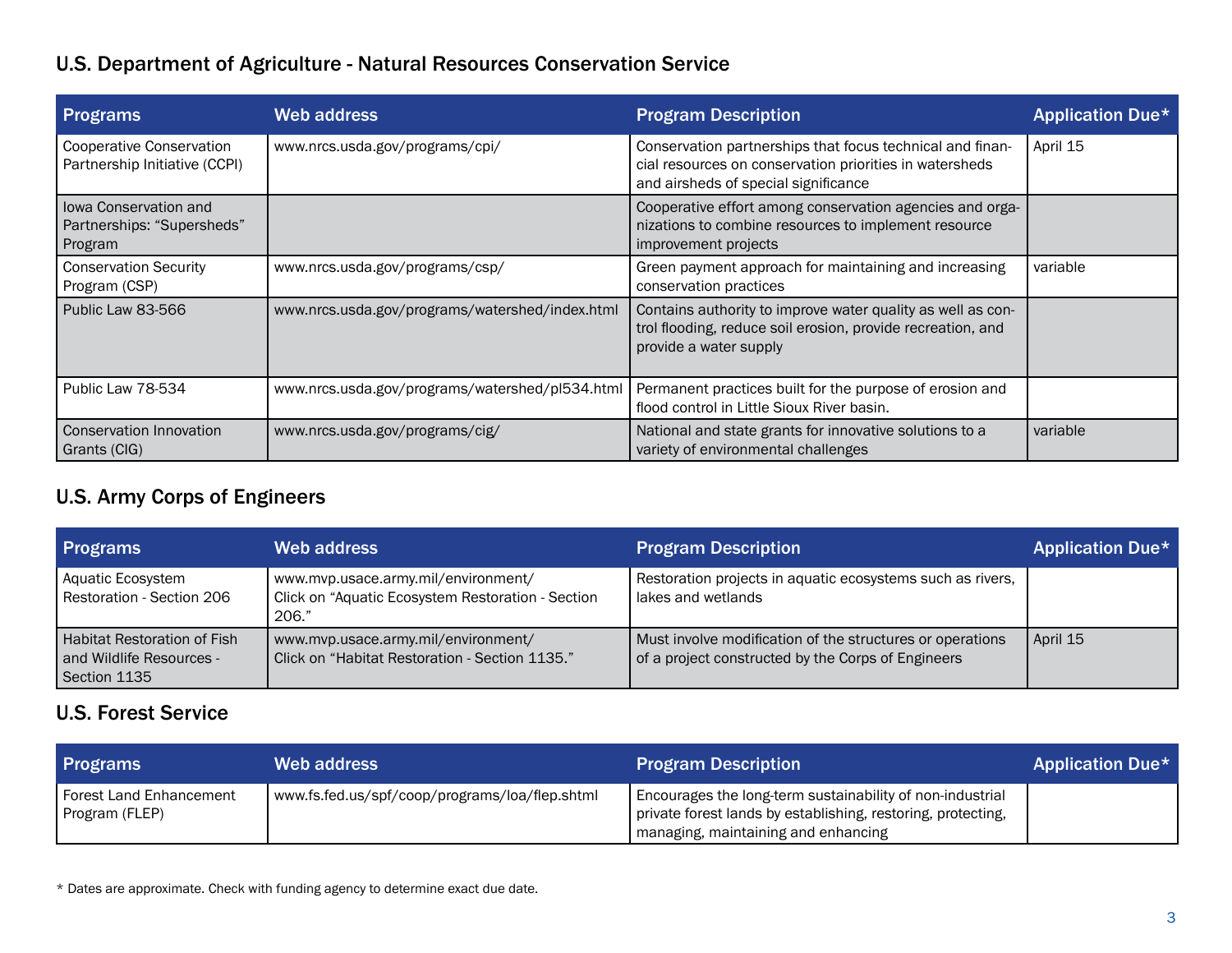# U.S. Environmental Protection Agency

| <b>Programs</b>                                                      | Web address                                   | <b>Program Description</b>                                                                                                                                            | <b>Application Due*</b> |
|----------------------------------------------------------------------|-----------------------------------------------|-----------------------------------------------------------------------------------------------------------------------------------------------------------------------|-------------------------|
| <b>Targeted Watershed Grants</b>                                     | www.iowadnr.gov/water/nonpoint/watershed.html | Nationwide grants for implementation of activities and<br>BMPs specifically designed to improve water quality                                                         |                         |
| <b>Water Quality Cooperative</b><br>Agreements [Section<br>104(b)(3) | www.epa.gov/owm/cwfinance/waterquality.htm    | Developing, implement, and demonstrate innovative<br>approaches relating to the causes, effects, extent,<br>prevention, reduction, and elimination of water pollution | varies                  |

# U.S. Environmental Protection Agency and Iowa Department of Natural Resources

| <b>Programs</b>                       | <b>Web address</b>                        | <b>Program Description</b>                                                                                                                              | <b>Application Due*</b> |
|---------------------------------------|-------------------------------------------|---------------------------------------------------------------------------------------------------------------------------------------------------------|-------------------------|
| Section 319 Clean Water Act           | www.iowadnr.gov/water/nonpoint/index.html | Grants to implement NPS pollution control programs and<br>projects; requires 40 percent state match                                                     | April 15                |
| lowa Water Quality Loan Fund<br>(SRF) | www.iowadnr.gov/water/srf/index2.html     | Source of low-cost financing for farmers and landowners,<br>livestock producers, community groups, developers, water-<br>shed organizations, and others | I continuous            |

# Iowa Department of Natural Resources

| <b>Programs</b>                                       | Web address                                      | <b>Program Description</b>                                                                                                                              | <b>Application Due*</b> |
|-------------------------------------------------------|--------------------------------------------------|---------------------------------------------------------------------------------------------------------------------------------------------------------|-------------------------|
| Water Monitoring and<br>Assessment Program            | http://wqm.igsb.uiowa.edu/                       | Provides funding for restoration of Iowa's publicly owned<br>lakes, in combination with watershed improvement to<br>improve water quality. New in 2006. |                         |
| <b>IOWATER</b>                                        | www.iowater.net/                                 | Training, supplies, and technical support for citizen water<br>quality monitoring network; subset of ambient program                                    |                         |
| Lake Restoration Fund                                 | www.iowadnr.gov/water/lakerestoration/index.html | Flood plain easements acquired via USDA designated<br>disasters due to flooding                                                                         |                         |
| Resource Enhancement and<br>Protection Program (REAP) | www.iowadnr.gov/reap/index.html                  | Provides funding for enhancement and protection of<br>State's natural and cultural resources                                                            | varies                  |
| GIS mapping data for<br>watershed managers            | www.iowadnr.gov/other/mapping.html               | Watershed Atlas provides a variety of interactive GIS data<br>layers for watershed planning on all watersheds in lowa                                   |                         |